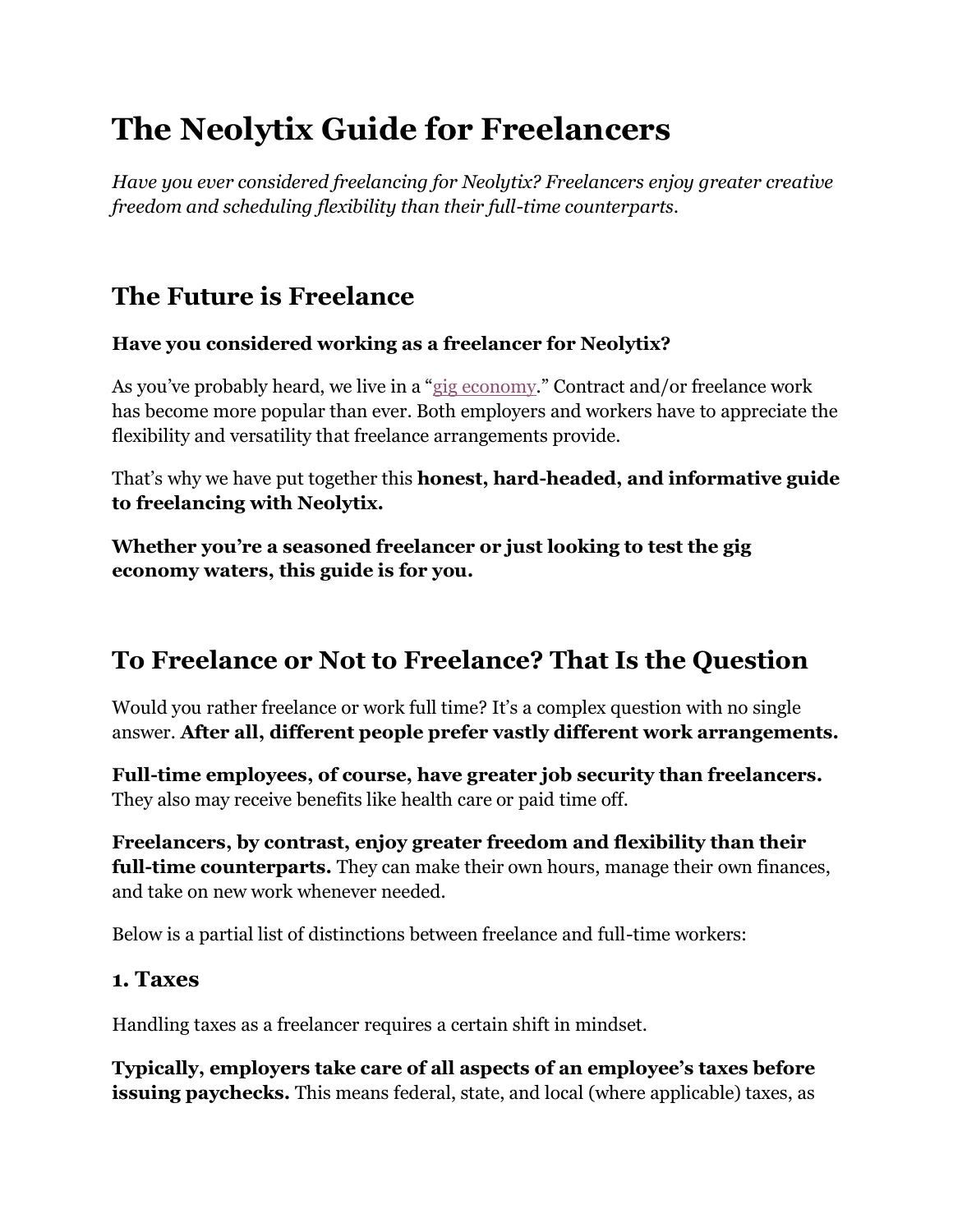well as social security benefits payments, are automatically withheld from the employee's paychecks. Any surplus taxes paid are refunded the following year.

**Freelancers are responsible for their own taxes.** They might choose to pay estimated taxes in advance or simply save up until tax day rolls around. While tracking your own taxes can be cumbersome, it affords freelancers far greater awareness of, and control over, their finances. They can see exactly where their money is going and how much they get to keep.

Many fr[e](https://www.irs.gov/payments/direct-pay)elancers pay estimated taxes at the [IRS website.](https://www.irs.gov/payments/direct-pay) Others set up a separate bank account and store money to be paid on tax day. In either case, freelancing requires good financial sense and the wherewithal to save up a bit of cash for later.

All things considered, financial responsibility is a great life skill to cultivate. **Freelancing will give you plenty of practice.**

#### **2. Benefits**

Most full-time jobs offer health benefits and other perks such as paid time off. Depending on the job, these benefits can be quite substantial and certainly make a good full-time job worth holding onto.

Freelancers must take care of all these benefits themselves. If they want health insurance, they'll need to purchase it through [a](https://www.healthcare.gov/) [local marketplace.](https://www.healthcare.gov/)

Moreover, freelancers follow a 'no work – no pay' model. There are no sick days, vacation days, holidays, maternity leave, or anything else. Freelancers are paid *only* when they work. **It's a hustle, to say the least!**

If benefits are important to you, full-time work is the way to go. **But if you're looking to build a solid record of work experience and can do without benefits for the time being, freelancing can be a great option.**

#### **3. Work Exclusivity**

Full-time employees typically sign a contract declaring that they cannot be employed elsewhere while working for their current employer.

**On the other hand, freelancers are** *free***!** They work where they want and for whom they want. They can work on multiple projects for different clients at one time and gain experience in a wide variety of different fields.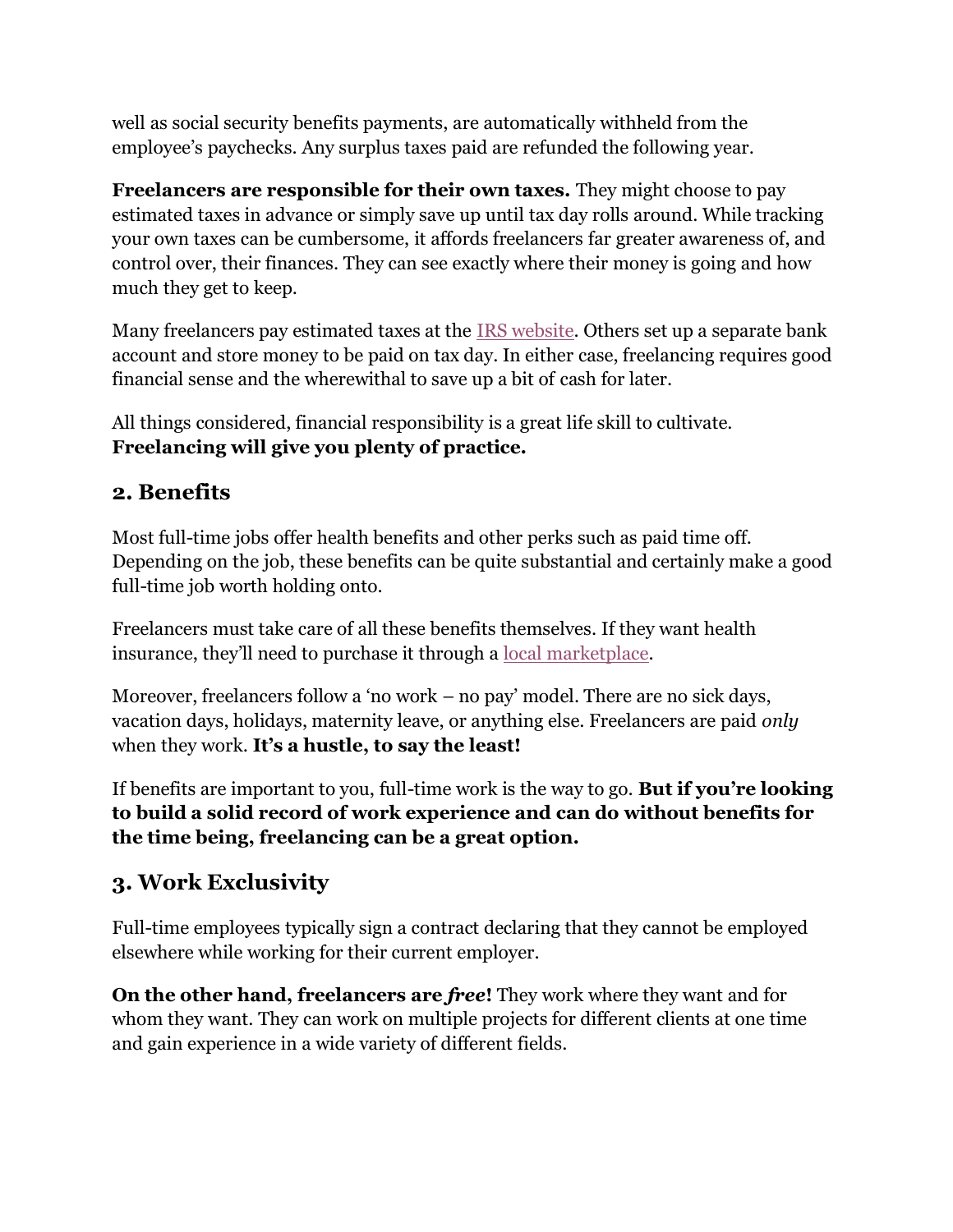If you freelance with us, you will be more than welcome to work another job so long as it does not conflict with your work for Neolytix.

#### **4. Compensation**

Full-time employees are generally better compensated than contractors or freelancers. That's how it's always been. However, full-time employees also often get very little say over their salary, bonus, raises, and so forth. Employers determine pay rates and when bonuses or raises are deserved.

**When you freelance, it is clear from the get-go what your compensation will be.** Raises and bonuses are allocated informally, based on what the freelancer and client agree on.

Moreover, since freelancers are not bound by contracts and can choose jobs at their discretion, they often have a fair bit of leverage in negotiating raises. If they feel that their client is not compensating them appropriately, they can simply leave. That kind of freedom goes a long way.

## **Responsibilities of a Freelancer**

**As a freelancer, you are responsible for your own productivity.** What do we mean by this?

Well, most employees follow a fixed schedule set by their employer. They go to work, punch the clock, work under the strict supervision of their manager, and punch out at the end of the day. You know! The old 9 to 5.

**When freelancing, none of that applies.** You work when you want. Clients might set deadlines, but they're not constantly breathing down your neck

This prospect can be daunting at first. **But it can also be hugely inspiring.**

Developing a good work ethic is **on you**. The responsibility for keeping to a schedule and meeting deadlines is **on you**. Figuring out how to work efficiently and juggle multiple projects is **on you**.

**If you're self-motivated and driven to succeed, freelancing may be a great option for you. If you can manage your own scheduling, you'll love the freedom and flexibility freelancing affords.**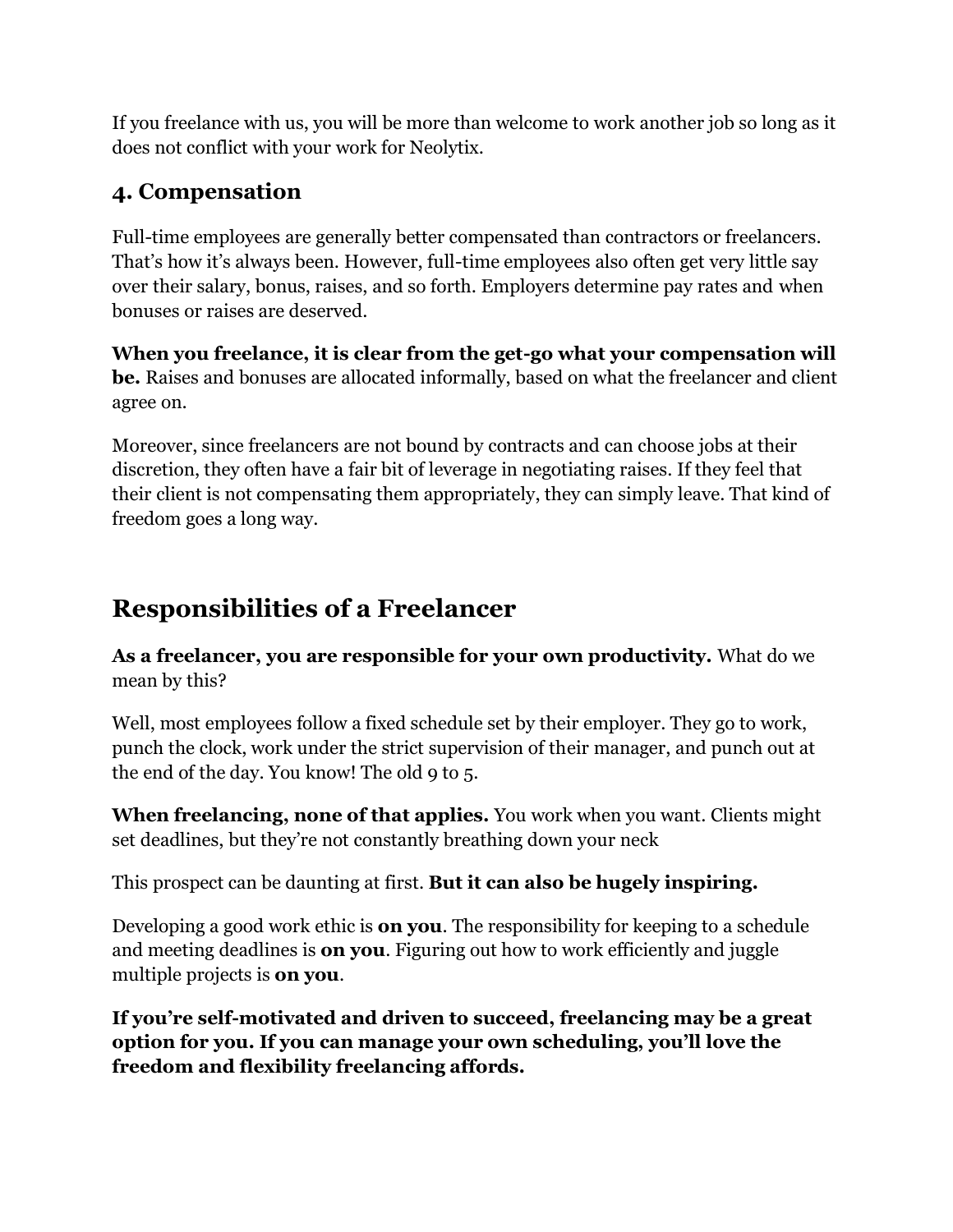Finally, when the time to apply for full-time jobs rolls around, the skills and experience you accrue as a freelancer will be invaluable. Employers will be quite impressed by your work ethic, self-motivation, and ability to remotely manage multiple projects.

### **Communication Tips for Freelancers**

When communicating with clients, always err on the side of politeness and respect. Here are a few key tips on communicating effectively while freelancing for Neolytix:

- Use a **respectful** and **encouraging** tone in all your communications with clients, colleagues, patients, and vendors. Maintain this tone across all communication channels including email, phone, chat groups, etc.
- Be **clear** and **concise** in your communication. For example, ASAP is concise but not clear. How soon is "as soon as possible?" Always specify a date when you can.
- Be specific and **suggest reasonable timelines** for completing tasks. Work hard, but don't push yourself or your colleagues beyond their limits.
- Use an up-to-date time tracker and **keep detailed records** of time spent on various projects. This will make billing your hours easier both for you and for your clients.
- **Acknowledge receipt of emails and messages.** Provide relevant and timely responses as much as possible.
- Be predictable and ask for help. Tell clients your schedule and stick to it. Don't let problems pile up. If you need more time to do something, just tell us. **Remember, asking for help is a sign of strength, not weakness.**

### **Our Communication Channels**

- Neolytix Outlook Email
- MS teams
- Other job-specific messengers used by various clients

### **Professional Conduct**

- **Follow the golden rule.** Do unto others as you would have them do unto you.
- **Be punctual.** always start your shift on time. Freelancers have freedom to selfschedule, but if you agree beforehand to start a shift at a given time, don't be late!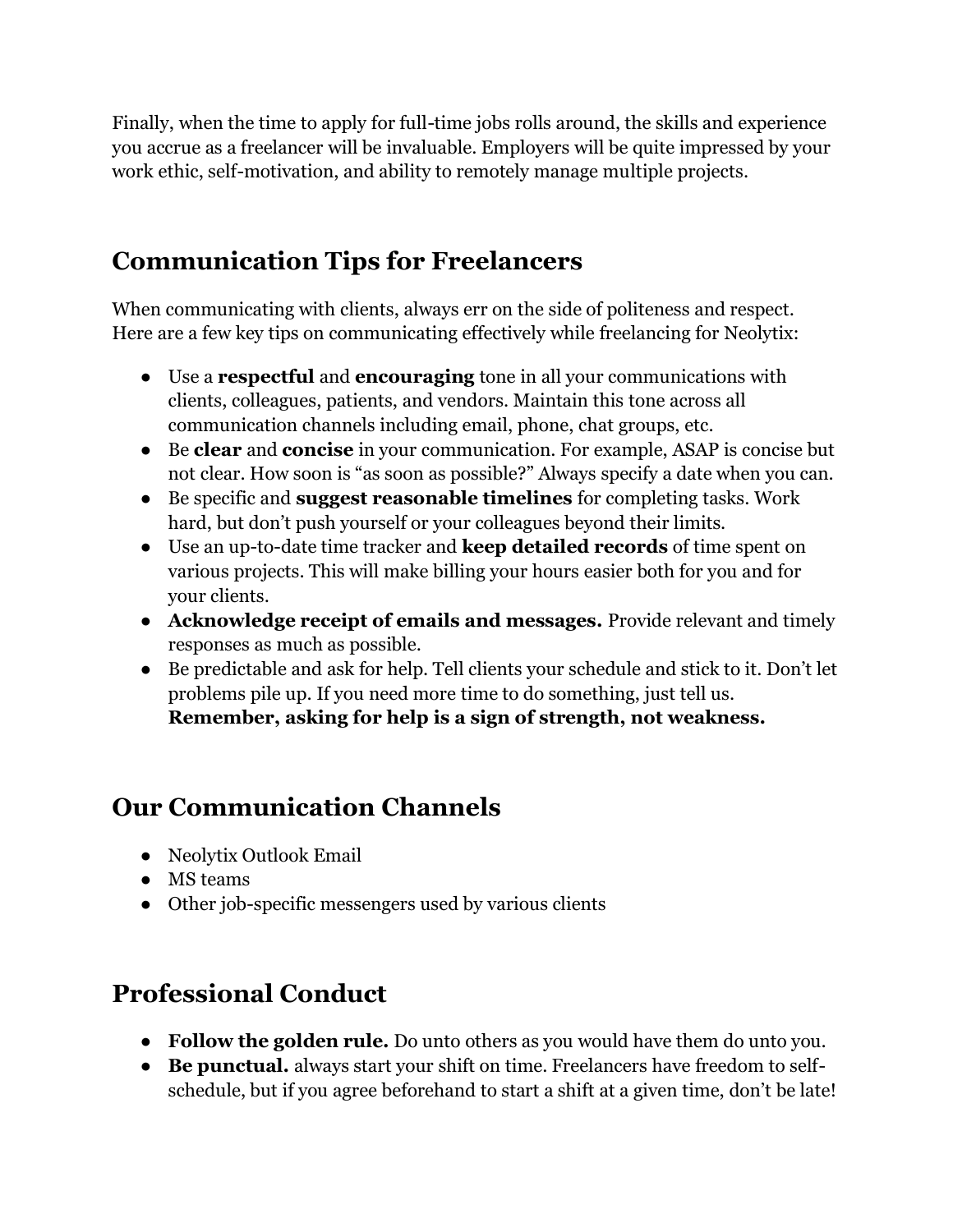- **Be focused and attentive during meetings.** Whether in person or via a video chat service, it's polite to engage and ask relevant questions.
- **Show appreciation for colleagues.** No matter how big or small, when someone does you a favor, say thanks!
- **Dress appropriately for video calls.**
- **Consider the needs of others.** Don't ever think "it's not my problem!" We all play a role in the success of the company. We're all in the same boat. Do what you can to keep it afloat.

### **Time Management**

- **Set a goal for hours worked each day.** You'll probably be doing lots of different tasks as a freelancer. Keep a mental note of how many work hours you average each day to better understand your 'natural' work rhythm. Know how many hours you like to work and plan tasks accordingly.
- **Keep yourself on a schedule.** Once you figure out a schedule that works for you, stick to it. You are, of course, free to work when you want. However, good freelancers keep themselves on a schedule and deliver consistent results for clients. You might choose to work 4 hours each day, 8 hours every other day, etc. Whatever schedule you choose, stick to it.
- **Use the [Eisenhower method.](https://www.appfluence.com/productivity/what-is-the-eisenhower-method/#:~:text=The%20Eisenhower%20method%2C%20also%20known,order%20to%20figure%20out%20priorities.&text=This%20method%20is%20said%20to,by%20US%20President%20Dwight%20D.)** This is a simple yet effective tool for organizing tasks in terms of urgency and importance. It helps you focus on your most important and urgent tasks and schedule others to be completed later.

### **Workplace Organization**

- **Maintain a consistent quiet work environment.** This is a good practice at the actual office or at your home office. No matter where you work, try to eliminate distractions. Do your best work during work hours. Relax when you're done.
- **Subscribe to a reliable, high-speed internet connection.** Make sure all your video conference calls go smoothly.
- If possible, **procure a backup internet connection** like a prepaid modem or pocket Wi-Fi. Internet access is required for pretty much everything Neolytix does. Don't let a faulty modem cut into your productivity.